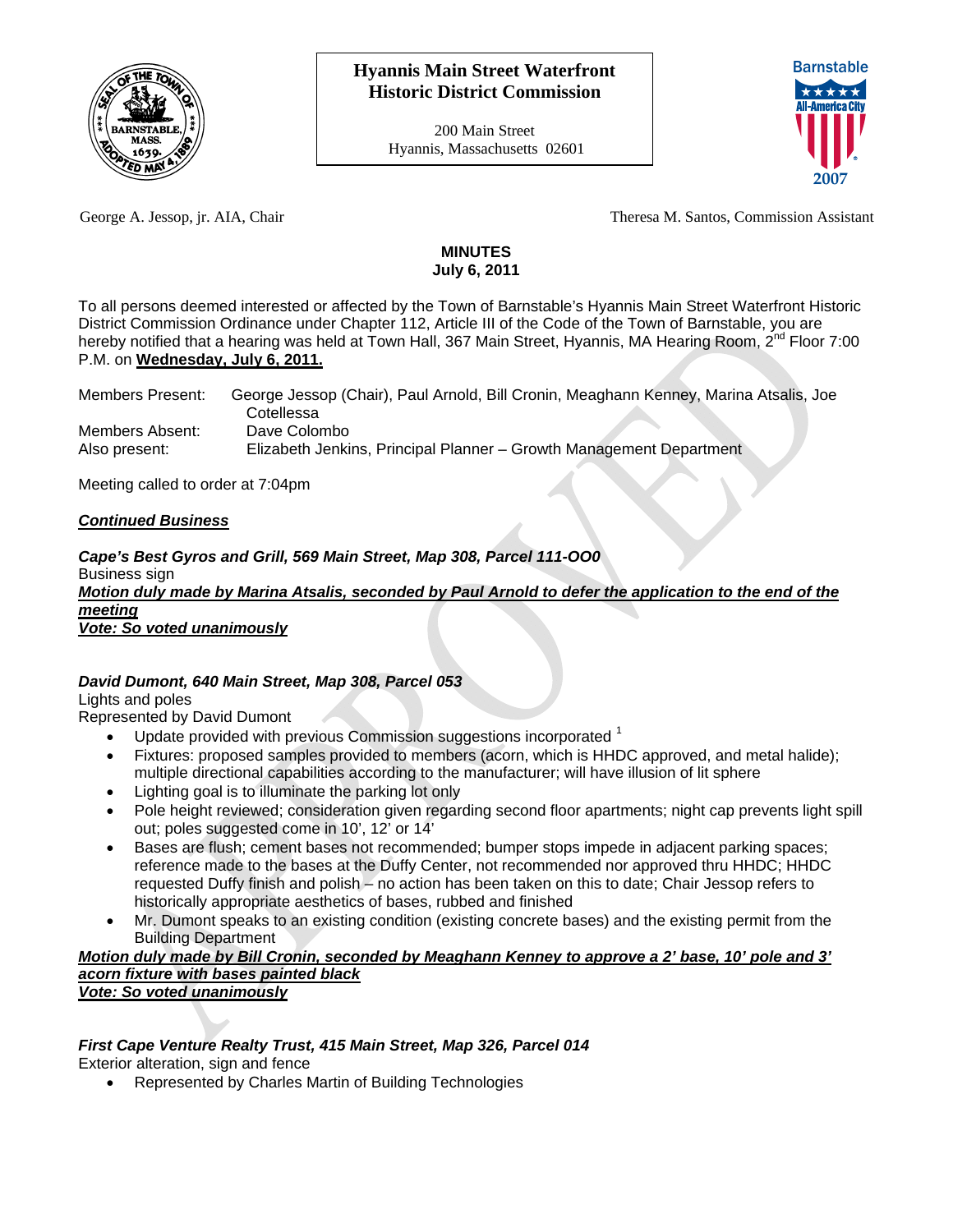- Two issues that need to be addressed: solarium roof that failed, which is part of the exterior roof system has to be put back structurally and conventionally; solarium will not be replaced
- Mr. Martin speaks to the additions over the years, and the desire of the new owner to bring the building back to its original design as much as possible; structural plans to be submitted to the Building Commissioner next week; require HHDC approval to move forward
- Issues: solarium age and roof penetrations; fireplace and chimney failed during demolition
- Intent is to restore visual aesthetics of the building
- Windows: applicant will replicate
- Pillars: applicant will duplicate; materials must meet HHDC requirements; must be adequate for proper support; needs to mimic the bar structure
- No exterior penetrations will be visible to the public eye
- Colors will be antique white and colonial yellow
- Existing aluminum siding and other materials to be replaced with historically appropriate materials; Chair Jessop recommends the materials / siding be primed and painted prior to installation
- Handicap access lighting
- Signage: requires a separate application at a later date
- Artist renderings do not reflect elevations; concept only applicable for HHDC approval
- Patio structures require a sub structure; stop work order in place for patio
- Mr. Martin requests HHDC approve roof materials, roof repair on the main building and solarium in asphalt shingles so that a building permit may be secured before any further damage takes place and fencing; Mr. Martin also requests a site visit by board members
- Bill Cronin requests Elizabeth Jenkins to provide any historical data / inventory on this building; the building was inventoried and there is a Form B, it is not listed on the National Register but is recommended for listing; it is a contributing building in a Historic District; the recent inventory of historic structures does rank this building fairly high in regards to architectural style, historical significance and overall age and quality; also requested are any existing photographs specifically of the roof
- Mr. Martin's sense of urgency expressed by Elizabeth Jenkins

#### *Motion duly made by Meaghann Kenney, seconded by Marina Atsalis to approve the change in roof material on the solarium from glass to asphalt shingle to match the existing structure Vote: So voted unanimously*

*Fence with lights* 

Lights: cone shaped; Light fixtures are cone shaped, and reflect up to the sidewalk

## *Motion duly made by Meaghann Kenney, seconded by Marina Atsalis to approve the fence concept and the stone granite pending submission of samples of the fencing design and the lighting fixtures associated with it*

## *Vote: so voted unanimously*

- Finish on the light fixtures to be either brushed nickel or stainless steel; samples to be provided to **Commission**
- Fence detail, lighting fixture choice and siding samples to be provided at July 20, 2011 HHDC meeting
- Applicant required to sign an extension which will be available at 200 Main Street

# *Richard Paige, 253 Main Street, Map 327, Parcel 247*

Location hardship sign

- No additional submissions received
- Elizabeth Jenkins will contact applicant and requests fro the Commission a continuation to the July 20, 2011 meeting

#### *Motion duly made by Meaghann Kenney, seconded by Joe Cotellessa to continue the Atomic Dimestore Application for a Certificate of Appropriateness for hardship sign to July 20, 2011 Vote: so voted unanimously*

*New Business William Street Corp. 500 Main Street, Map 308, Parcel 261*  No representation present *Motion duly made by Paul Arnold, seconded by Bill Cronin to continue to the end of the meeting Vote: So voted unanimously*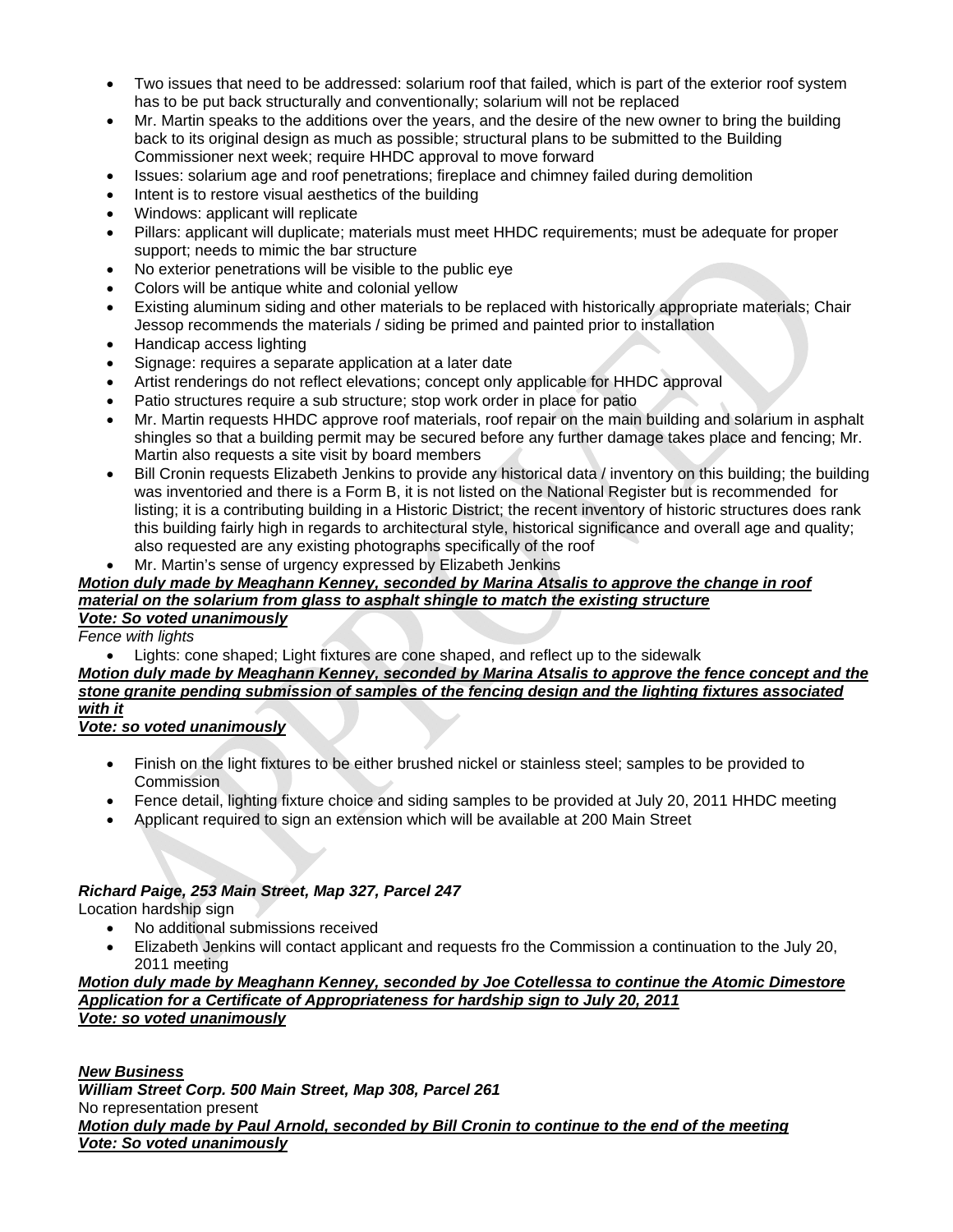#### *Janet Scerra / By Design, 38 Pearl Street, Map 326, Parcel 018*  Business sign

Represented by Janet Scerra

- Application reviewed<sup>2</sup>
- Actual business in question is D A Active, not By Design

## *Motion duly made by Meaghann Kenney, seconded by Joe Cotellessa to approve all three (3) signs as presented*

*Vote: So voted unanimously*

## *Common Ground Café, 420 Main Street, Map 309, Parcel 218*

Fence and outdoor furniture Represented by Paul Sage

- Photos submitted with the application <sup>3</sup>
- Mr. Sage apologized for the miscommunication / misunderstanding over the conversation with the Planning Board representative; was understanding that what was already done was approved despite no approval received from HHDC.
- Commission members concur with the design and materials

#### *Motion duly made by Marina Atsalis, seconded by Paul Arnold to accept the outdoor dining furniture and rails as presented / existing. Vote: So voted unanimously*

#### *Town of Barnstable, Arts & Culture, Hyannis Harbor Arts Center at the Guyer Barn*  Signage

Represented by Melissa Hersh, Arts and Culture Coordinator

- $\bullet$  Updated rendition submitted  $4$
- Background and purpose of name change reviewed; seeking to preserve the significance of the history and pay tribute and keep the memory of the inspiration of both Shirley Blair Flynn and Pat Cursio
- Ms. Hersh expressed gratitude to the Commission for their input and addressed their concerns
- Discussion: wording; wording placement; font; honorary plaques;
- Updated requests to be emailed to members for review prior to the next HHDC meeting
- M. Atsalis reference an issue with #50 Pearl Street; discussion resulted in informing M. Atsalis of the previous HHDC approval

## *Minor Modification*

## *Beech Tree Alley, LLC*

Window size changes at 2 gable ends on front building Add portico over handicap door on middle building Change / move double door on middle building Add roof overhang to outside bar building Represented by Phil Miller

- Updated plans submitted <sup>5</sup>
- Bill Cronin expresses concerns that relate to applicants presentation before HHDC on May 18, 2011; including fencing, gate, emergency access;
- Mr. Miller responds to Mr. Cronin's issues including reference of a regulatory agreement in process for accessory parking area, and P&S for the abutting property
- E. Jenkins speaks to the fact that Mr. Miller has not waived his right to bypass approval from HHDC in the regulatory agreement; notice of hearing submitted into record <sup>6</sup>
- Applicant seeking minor modification for: installation of larger window at gable end; addition of portico over handicap door on the middle building; cricket between existing gable roof and proposed gable shed;
- Chair Jessop reviews additionally: noting elimination of exterior stair; elimination of one window on first floor and installation of an additional door; continuation of the exterior bar proposed front elevation and existing deck side, window will be added there as well;
- Clarification requested by E. Jenkins regarding exterior materials; will be replaced with same
- Shingles will be colonial slate asphalt same as original; will likely return for approval on colors which Mr. Miller would like to see match the front building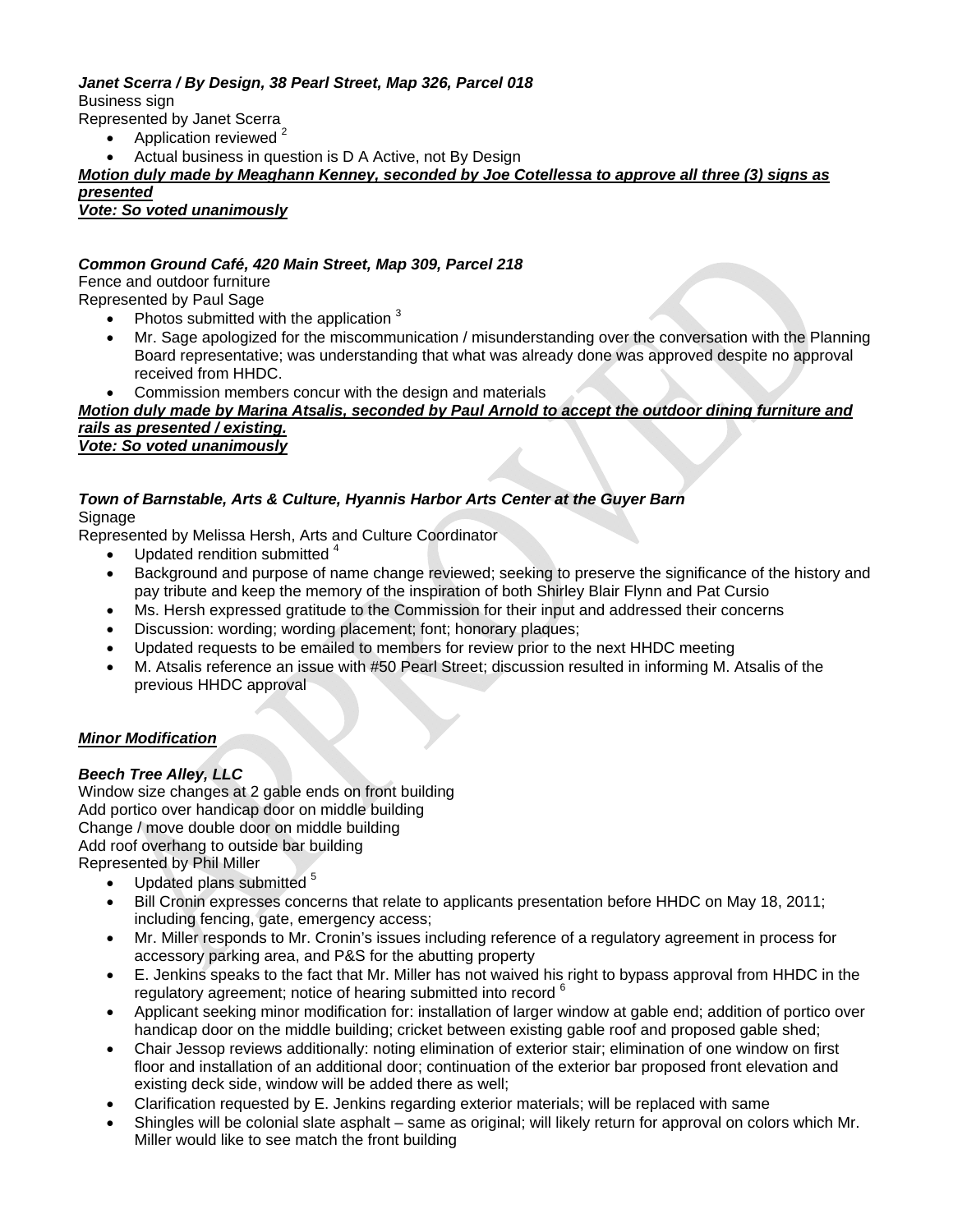- Siding will be cedar shingles
- Mr. Miller will return to HHDC for signage under a new application as it was not included on the original request

## *Motion duly made by Joe Cotellessa, seconded by Paul Arnold to approve the minor modification for Beech Tree Alley as presented*

# *VOTE: Aye: Cotellessa, Kenney, Atsalis, Jessop, Arnold*

# *Abstain: Cronin*

Motion passes *Discussion:* 

- Elizabeth Jenkins speaks to the filed regulatory agreement coming before the Planning Board on Monday, July 11, 2011; for a change in land use to the parcel that abuts Beech Tree on South Street; change in use accessory parking area and landscaping in the rear; E. Jenkins to forward a copy of the RA to the Commission members
- Mr. Miller will be bringing the colors for the back bar building

## *Town of Barnstable, Growth Management Department, Pleasant Street Pier, 182 Pleasant Street*  PARC Grant Application

Represented by Elizabeth Jenkins on behalf of Alisha Parker of the Growth Management Department (GMD)

- GMD is making a grant request under the PARC grant program (for purchase and rehabilitation of parks and open spaces within urban areas) to revitalize the property commonly known as the Pleasant Street Pier
- **Preliminary design distributed to members**  $^7$  showing increase of green space by making passive recreation improvements, some picnic tables and park benches for people to sit at; also some interpretive signage that talks about the history of the pier and harbor and the area as a working waterfront
- Landscape improvements will be with native plantings; any planting improvements will be weather appropriate
- Project will tie in existing parking that is off the lot to delineate public space from parking area; continuing the Walkway to the Sea concept; GMD is seeking a letter of support from HHDC to submit with the Grant and if funded GMD would return to HHDC for approval on improvements
- B. Cronin speaks to the public meeting held by GMD and the consensus of no benches / tables and no fishing to prevent depletion of fishing stock; believes that seating areas would increase trash
- Chair Jessop would prefer granite surfaces and chains which are more traditional and sturdier; more durable materials; concerns surrounding maintenance seating areas; fencing of utility meters should be addressed
- Safety issue regarding the securing the platform
- Grant application due July 14, 2011

#### *Motion duly made by Meaghann Kenney, seconded by Joe Cotellessa to support the application with a letter under the heading of the Hyannis Main Street Waterfront Historic District Commission approving the concept scheme for the development of the Town property at the end of Pleasant Street at the bulkhead Discussion*

- B. Cronin seeks to amend the motion to exclude the portable tables
- M. Atsalis requests substituting tables with granite benches; adding appropriate signage making it user friendly

## *Motion modified to change tables to benches Vote: So voted unanimously*

# *Hyannis Main Street Business Improvement District*

# Planters and Alley signage

Represented by Meaghann Kenney on behalf of Elizabeth Wurfbain

- Photos and sample signage submitted into record <sup>8</sup>
- Main Street connection, existing carved sign in gold; BID would like to paint it red which is used on the wayfinding signage to make it stand out more
- Seeking to add signage on the pergola sign that connects the West End walkway to Main Street in the same colors that have already approved and same letter styling; would like to box in the two posts to identify additional businesses